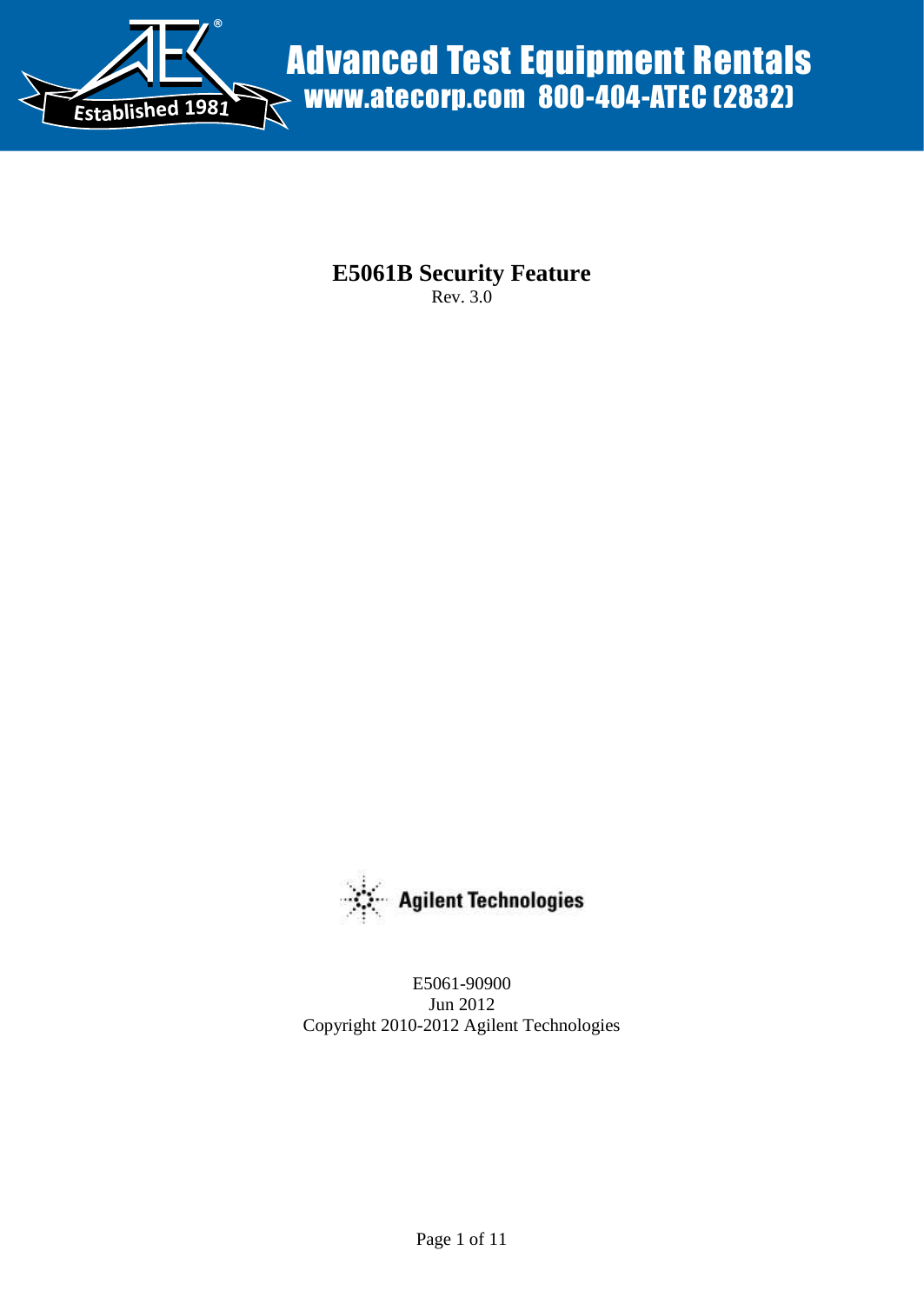# **Contacting Agilent Sales and Service Offices**

Assistance with test and measurements needs and information on finding local Agilent offices are available on the internet at, *[http://www.agilent.com/find/assist.](http://www.agilent.com/find/assist)* If you do not have access to the internet, please contact your field engineer.

Note: In any correspondence or telephone conversations, refer to the signal generator by its model number and full serial number. With this information, the Agilent representative can determine whether your unit is still within its warranty period.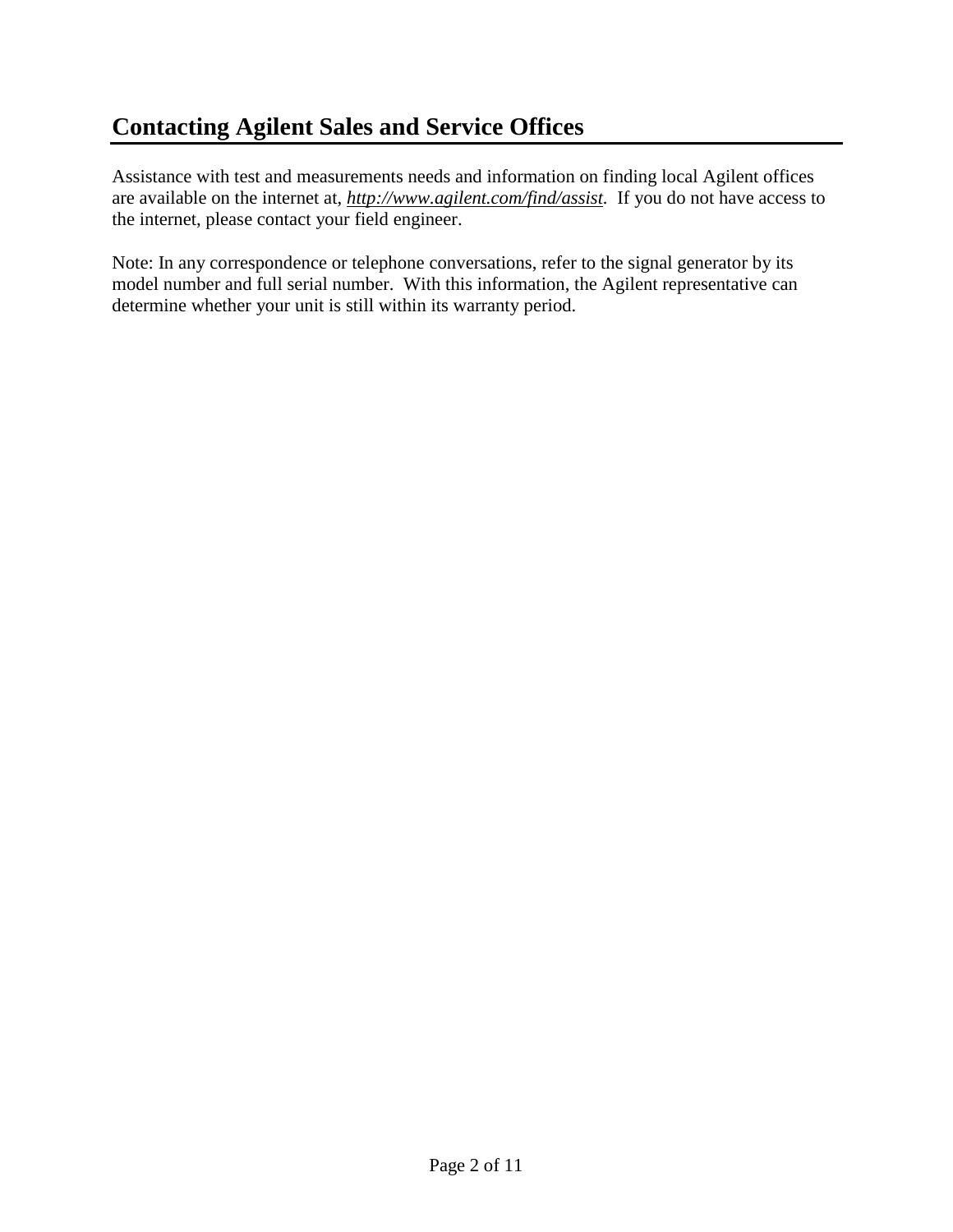# **Product Declassification and Security**

Model Number(s): E5061B Product Name: Network Analyzer Product Family Name: ENA-LF

This document describes instrument security features and the steps to declassify an instrument through memory sanitization or removal.

#### **Table of Contents**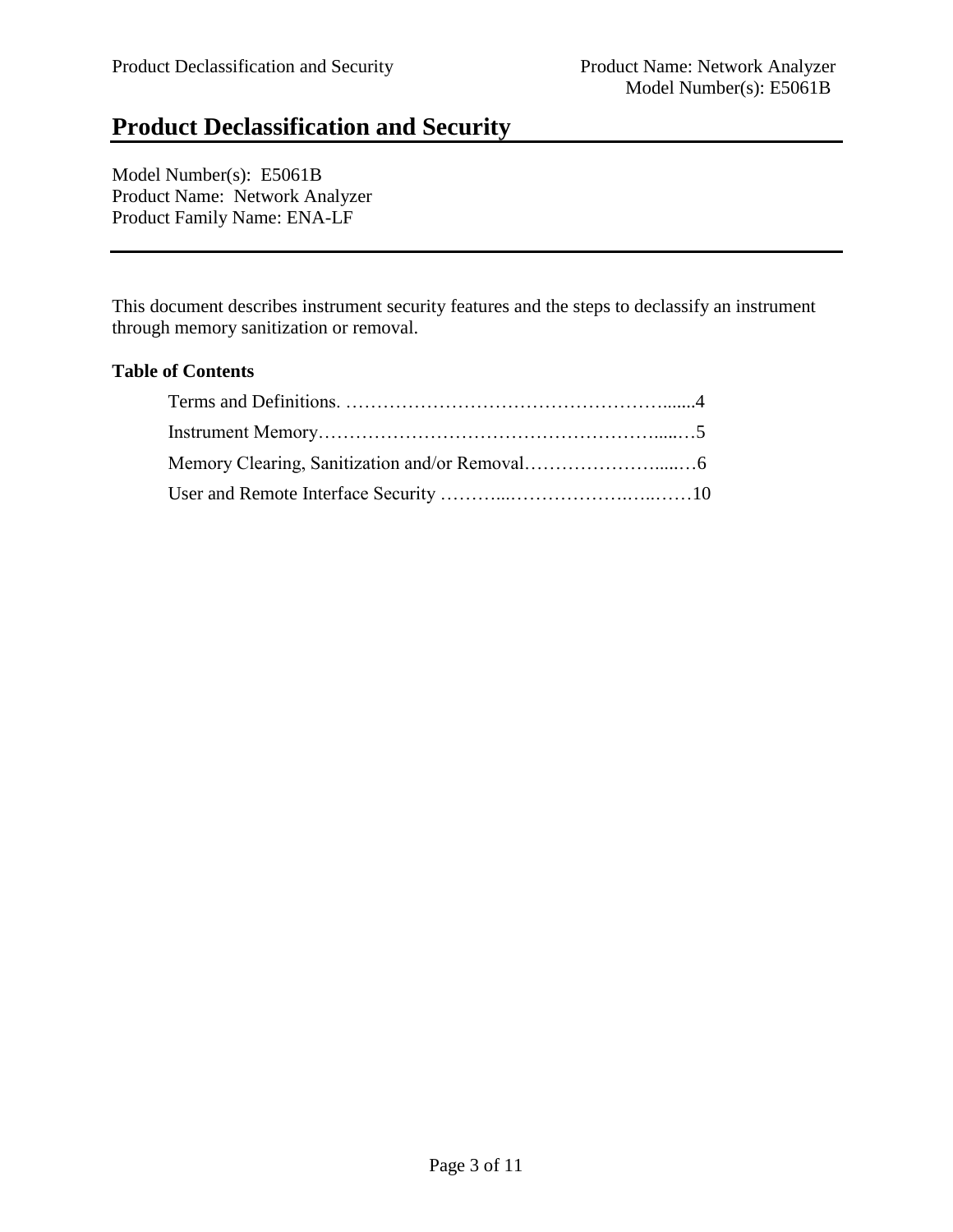## **Terms and Definitions**

#### **Definitions:**

Clearing – Clearing is the process of eradicating the data on media before reusing the media so that the data can no longer be retrieved using the standard interfaces on the instrument. Clearing is typically used when the instrument is to remain in an environment with an acceptable level of protection.

Sanitization – Sanitization is the process of removing or eradicating stored data so that the data cannot be recovered using any known technology. Instrument sanitization is typically required when an instrument is moved from a secure to a non-secure environment such as when it is returned to the factory for calibration. Agilent memory sanitization procedures are designed for customers who need to meet the requirements specified by the US Defense Security Service (DSS). These requirements are outlined in the "Clearing and Sanitization Matrix" issued by the Cognizant Security Agency (CSA) and referenced in National Industrial Security Program Operating Manual (NISPOM) DoD 5220.22M ISL 01L-1 section 8-301.

Security erase – Security erase is a term that is used to refer to either the clearing or sanitization features of Agilent instruments.

Instrument declassification – A term that refers to procedures that must be undertaken before an instrument can be removed from a secure environment such as is the case when the instrument is returned for calibration. Declassification procedures will include memory sanitization and/or memory removal. Agilent declassification procedures are designed to meet the requirements specified by the DSS NISPOM security document (DoD 5220.22M chapter 8)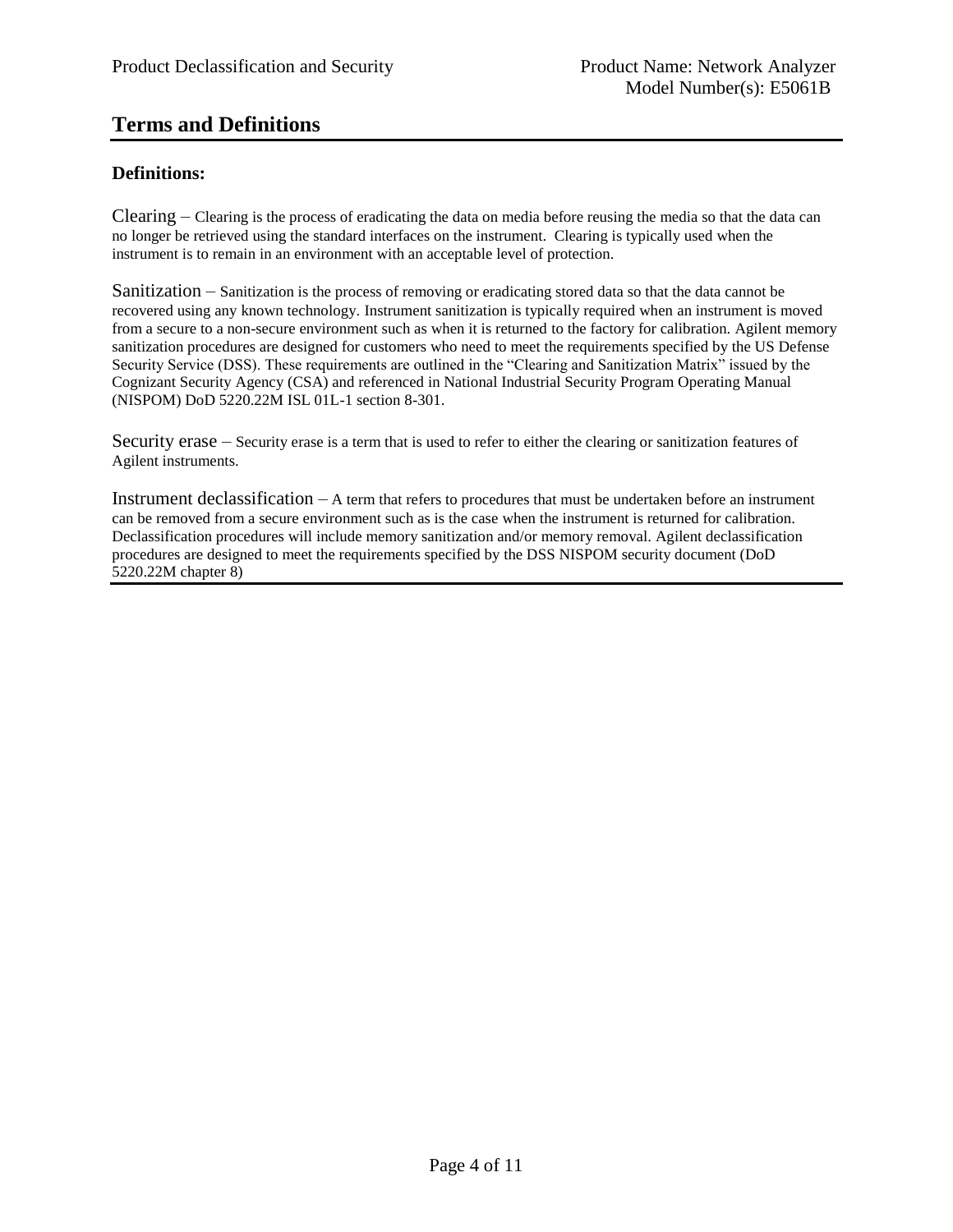## **Instrument Memory**

This section contains information on the types of memory available in your instrument. It explains the size of memory, how it is used, its location, volatility, and the sanitization procedure.

| <b>Memory</b><br><b>Type and</b><br><b>Size</b>    | Writable During<br>Normal Operation | Data Retained When<br>Powered Off? | <b>Purpose/Contents</b>                                                                                                                                  | Data Input<br><b>Method</b>                                                                        | <b>Location</b> in<br><b>Instrument and</b><br><b>Remarks</b>                                                                                                                                 | <b>Sanitization</b><br><b>Procedure</b>                                     |
|----------------------------------------------------|-------------------------------------|------------------------------------|----------------------------------------------------------------------------------------------------------------------------------------------------------|----------------------------------------------------------------------------------------------------|-----------------------------------------------------------------------------------------------------------------------------------------------------------------------------------------------|-----------------------------------------------------------------------------|
| Main<br>Memory<br>(DRAM)<br>2GB                    | Yes                                 | No                                 | Windows Operating<br>system memory                                                                                                                       | Operating<br>system (not<br>user defined)                                                          | A50/A60 CPU<br>Module                                                                                                                                                                         | Cycle power                                                                 |
| Media<br>Storage<br>(Hard Disk<br>Drive)<br>160 GB | Yes                                 | Yes                                | <b>Windows Operating</b><br>system boot device,<br>factory correction<br>data, and users file<br>including saved<br>traces data, settings,<br>or images. | User-Saved<br>Data<br>Operating<br>system (not<br>user defined)                                    | HDD assembly                                                                                                                                                                                  | Remove                                                                      |
| Memory for<br>DSP module<br>(RAM)<br>1.8M bit      | Yes                                 | Yes                                | Data Processing for<br>measurement                                                                                                                       | Measurement<br>(not user<br>defined)                                                               | A51 DSP Module                                                                                                                                                                                | Cycle power                                                                 |
| Non-volatile<br>Memory<br>(Flash)<br>512M Bit      | N <sub>o</sub>                      | Yes                                | Product serial<br>number, Options,<br>System calibration<br>(correction<br>constants) data<br>(not user defined<br>calibration data)                     | Adjustment<br>Program<br>performed by<br>Agilent factory<br>personnel or by<br>calibration<br>labs | A51 DSP Module                                                                                                                                                                                | N/A<br>(The data is<br>not stored by<br>user under<br>normal<br>operation.) |
| Non-volatile<br>Memory<br>(EEPROM)<br>256M Bit     | No                                  | Yes                                | Module serial<br>number, Revision<br>number                                                                                                              | Calibration at<br>factory                                                                          | A1/A11 Source<br>Module<br>A2 Receiver Module<br>(Opt. 3L5)<br>A3 Receiver Module<br>(Opt. xx5, 50 ohm)<br>A4 Receiver Module<br>(Opt. xx7, 75 ohm)<br>A9 LF Source/Bias<br>Module (Opt. 3L5) | N/A<br>(The data is<br>not stored by<br>user under<br>normal<br>operation.) |

Summary of instrument memory - base instrument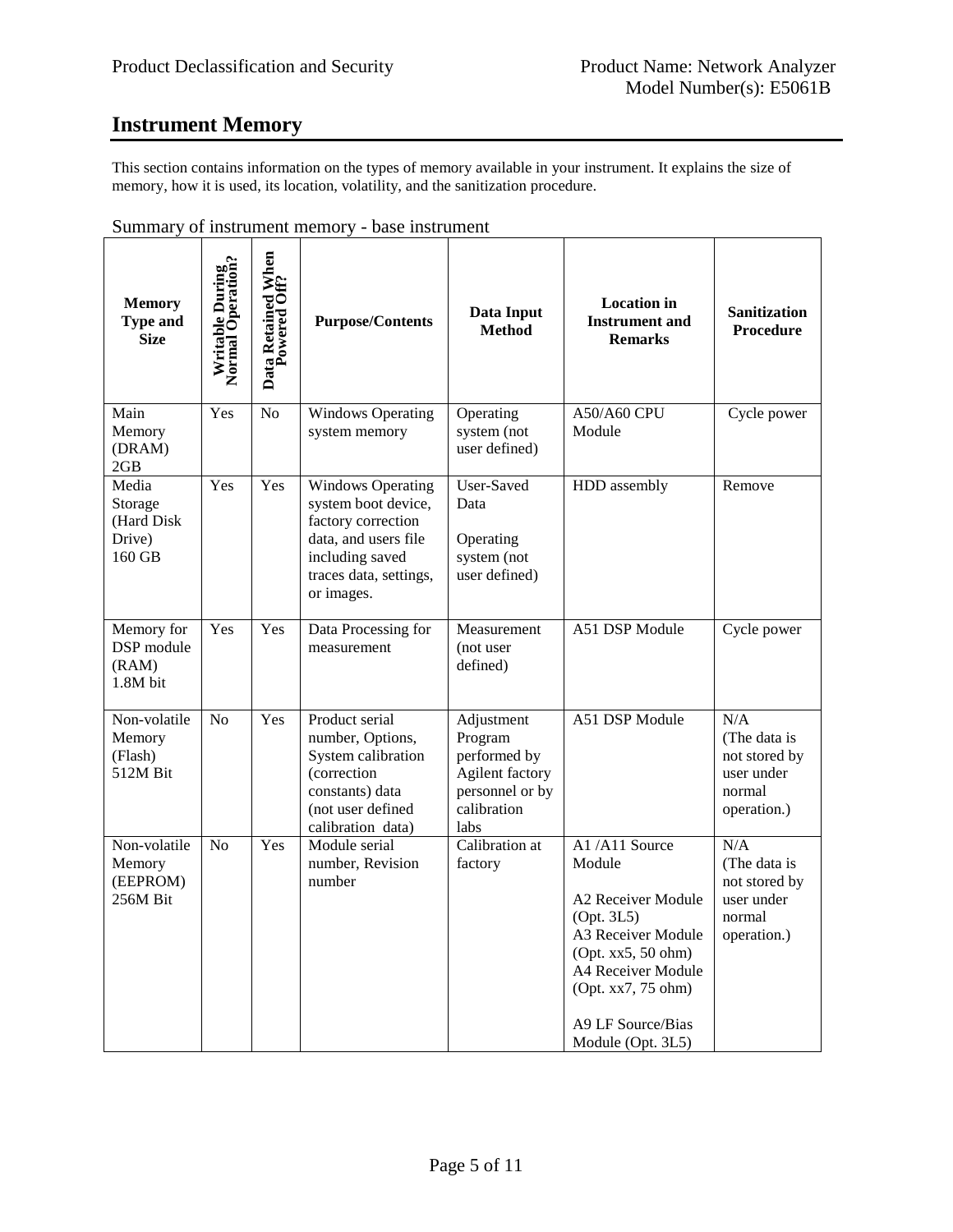## **Memory Clearing, Sanitization and/or Removal Procedures**

This section explains how to clear, sanitize, and remove memory from your instrument for all memory types.

| <memory type=""></memory>  |                                                               |  |
|----------------------------|---------------------------------------------------------------|--|
| <b>Description and</b>     | Main Memory for Windows Operating system memory               |  |
| purpose                    |                                                               |  |
| <b>Size</b>                | $2 \text{ GB}$                                                |  |
| <b>Memory clearing</b>     | Power rebooting. This is a volatile memory.                   |  |
| <b>Memory sanitization</b> | Power rebooting. This is a volatile memory.                   |  |
| <b>Memory removal</b>      | This memory cannot be removed without damaging the instrument |  |
| Write protecting           | N/A                                                           |  |
| <b>Memory validation</b>   | N/A                                                           |  |
| <b>Remarks</b>             |                                                               |  |

| <b>Description and</b>     | Media Storage (Hard Disk Drive)                                                |
|----------------------------|--------------------------------------------------------------------------------|
| purpose                    |                                                                                |
| <b>Size</b>                | 160 GB                                                                         |
|                            |                                                                                |
| <b>Memory clearing</b>     | N/A                                                                            |
| <b>Memory sanitization</b> | N/A                                                                            |
| <b>Memory removal</b>      | The hard disk drive needs to be removed and replaced with a new or unused hard |
|                            | disk drive part as per the service manual. See E5061B Service Manual for more  |
|                            | detail information on the procedure as well as the replacement parts.          |
| Write protecting           | N/A                                                                            |
| <b>Memory</b> validation   | N/A                                                                            |
| <b>Remarks</b>             |                                                                                |

| <b>Description and</b>     | Memory for DSP (RAM) for A51 DSP Module                        |  |
|----------------------------|----------------------------------------------------------------|--|
| purpose                    |                                                                |  |
| <b>Size</b>                | 1.8M bit                                                       |  |
| <b>Memory clearing</b>     | Power rebooting. This is a volatile memory.                    |  |
| <b>Memory sanitization</b> | Power rebooting. This is a volatile memory.                    |  |
| <b>Memory removal</b>      | This memory cannot be removed without damaging the instrument. |  |
| Write protecting           | N/A                                                            |  |
| <b>Memory validation</b>   | N/A                                                            |  |
| <b>Remarks</b>             |                                                                |  |

| <b>Description and</b>     | Non-volatile memory (Flash) for A51 DSP Module. This memory is for product        |
|----------------------------|-----------------------------------------------------------------------------------|
| purpose                    | serial number, option and system calibration data (Any user data is not stored in |
|                            | these memory)                                                                     |
| <b>Size</b>                | 512M Bit                                                                          |
| <b>Memory clearing</b>     | N/A                                                                               |
| <b>Memory sanitization</b> | N/A                                                                               |
| <b>Memory removal</b>      | The A51 DSM module needs to be removed and replaced with a new or unused          |
|                            | module as per the service manual. See E5061B Service Manual for more detail       |
|                            | information on the procedure as well as the replacement parts.                    |
| Write protecting           | N/A                                                                               |
| <b>Memory validation</b>   | N/A                                                                               |
| <b>Remarks</b>             |                                                                                   |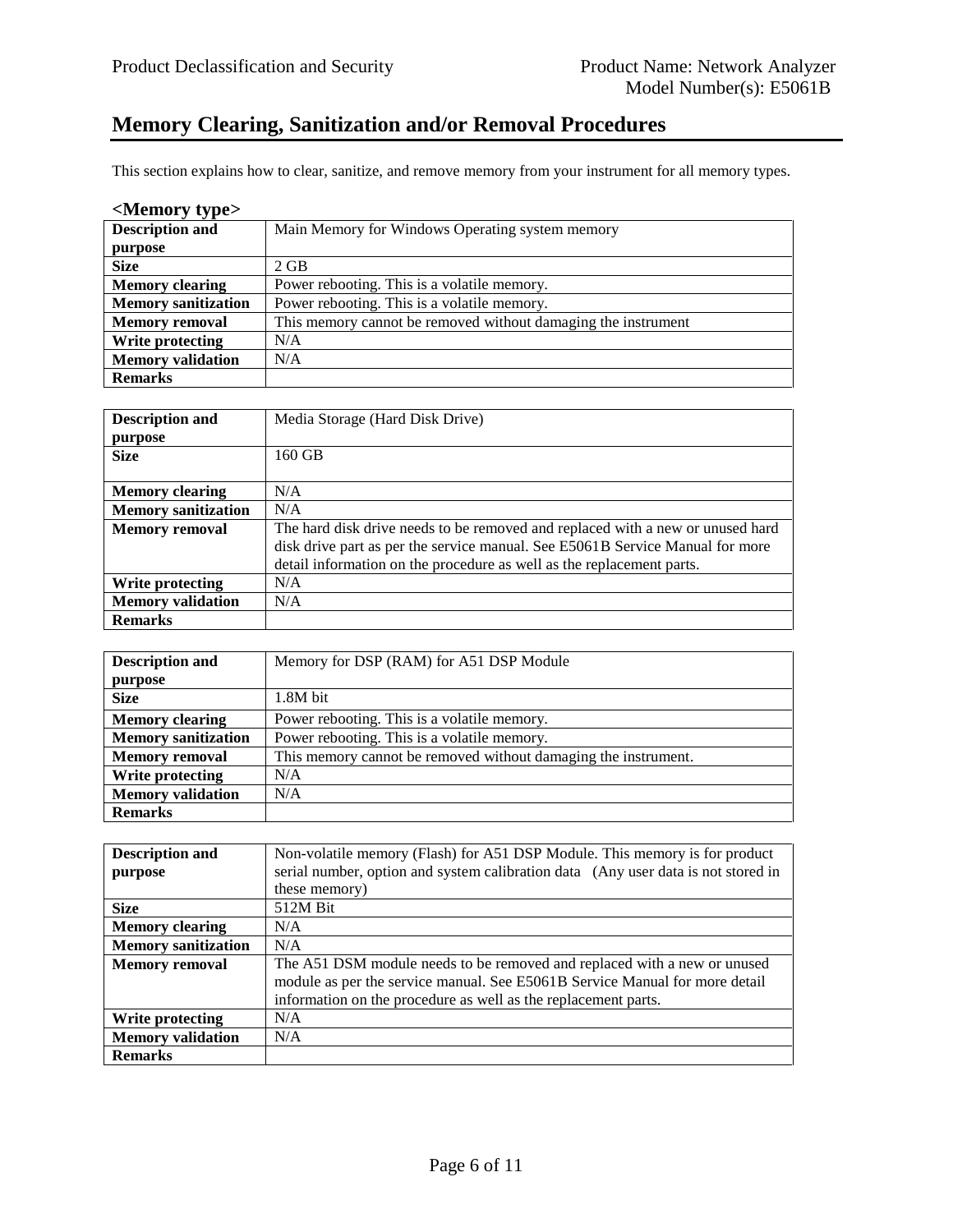| <b>Description and</b>     | Non-volatile memory (EEPROM) for A1, A2, A3, A4, A9 and A11 Modules.           |
|----------------------------|--------------------------------------------------------------------------------|
| purpose                    | These memories are for board serial number, board revision number. (Any user   |
|                            | data is not stored in these memories)                                          |
| <b>Size</b>                | 256 M Bit                                                                      |
| <b>Memory clearing</b>     | N/A                                                                            |
| <b>Memory sanitization</b> | N/A                                                                            |
| <b>Memory removal</b>      | The A1, A2, A3, A4, A9 and A11 modules need to be removed and replaced with    |
|                            | a new or unused module as per the service manual. See E5061B Service Manual    |
|                            | for more detail information on the procedure as well as the replacement parts. |
| Write protecting           | N/A                                                                            |
| <b>Memory</b> validation   | N/A                                                                            |
| <b>Remarks</b>             |                                                                                |

#### **Hard Disk removal (Option 020 only)**

Because it is virtually impossible to completely and selectively erase all user data on a hard drive without also destroying the operating system, the best method for maintaining security when the E5061B must be removed from a secure area is to replace the hard drive with a "non-secure" hard drive, i.e. a drive that has never had any sensitive data placed on it. This allows the E5061B to still function properly in non-secured areas or for use when servicing.

The E5061B-020 has a removable hard drive on the rear panel. Agilent has available a preconfigured hard drive for the E5061B that must be purchased in order for this security method to work. A spare disk is available as below.

| Windows License (See the Windows label on the rear panel)   Agilent Part Number |             |
|---------------------------------------------------------------------------------|-------------|
| <b>Windows Vista Business</b>                                                   | E5061-82201 |
| Windows XP Pro for Embedded Systems                                             | E5061-82202 |

Note: The limited number of times for removing/connecting is 50 times.

#### **Hard disk removal procedure:**

These steps should be followed to maintain security:

1. Clearly mark the spare hard drive as "Unsecured!"

2. If there is the file named **gen.lic** under **E:\License** directory, copy it into your USB memory. This file contains software option information.

3. Remove the two screws on the rear panel. Remove the case with the hard drive and put it on the top panel. (It is recommended to place a cushion on the top panel to put the hard drive.)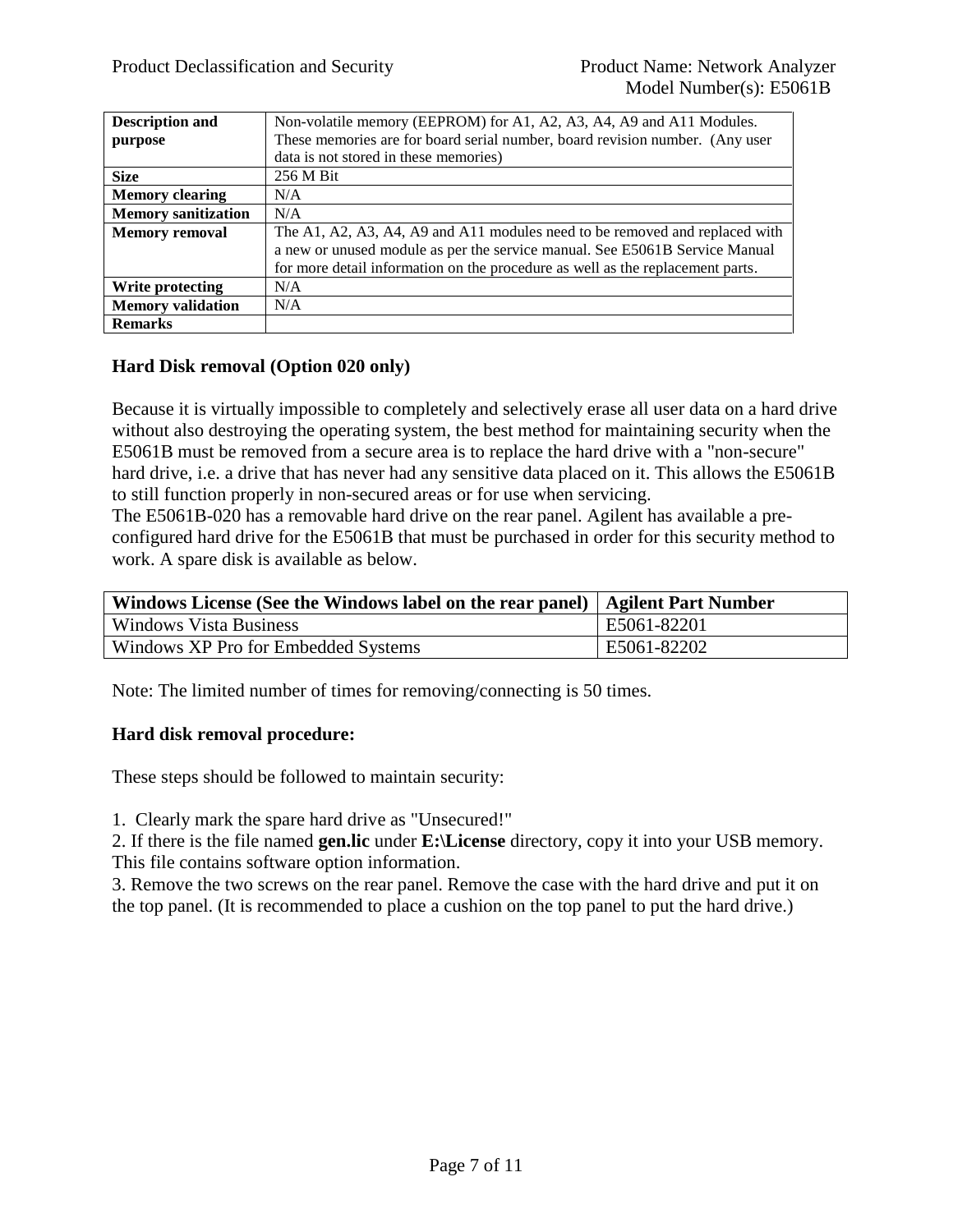

4. Disconnect both connectors from the HDD, and then remove the four screws holding the hard drive to the case.



5. Replace the original "Secured" hard drive with the spare "Unsecured" hard drive.

6. Connect an external keyboard and mouse to the connectors on the E5061B. Turn on the E5061B.

7. Press [Macro Setup] and press **Load Project...** in the softkey menu.

8. A dialog box will appear for you to select the program to load. Select **RestoreSysCorFile.vba** from the **D:\Agilent\Servic**e folder and then press the Open button.

9. Press [Macro Run]. The **RestoreSysCorFile** dialog box will appear. Click OK.

10. Place the **gen.lic** files into the **E:\License** directory. Manually create the License directory if the directory does not exist.

The E5061B can now be used elsewhere or sent for servicing without fear of leaking any sensitive information.

### **Hard disk re-installation procedure:**

Once the E5061B is returned to the secured area, follow the steps listed below. Any servicing of the E5061B may include the regeneration of correction constants.

1. Remove the spare "Unsecured" hard drive and replace with the original "Secured" hard drive 2. Connect the external keyboard and mouse to the connectors on the E5061B. Turn on the E5061B.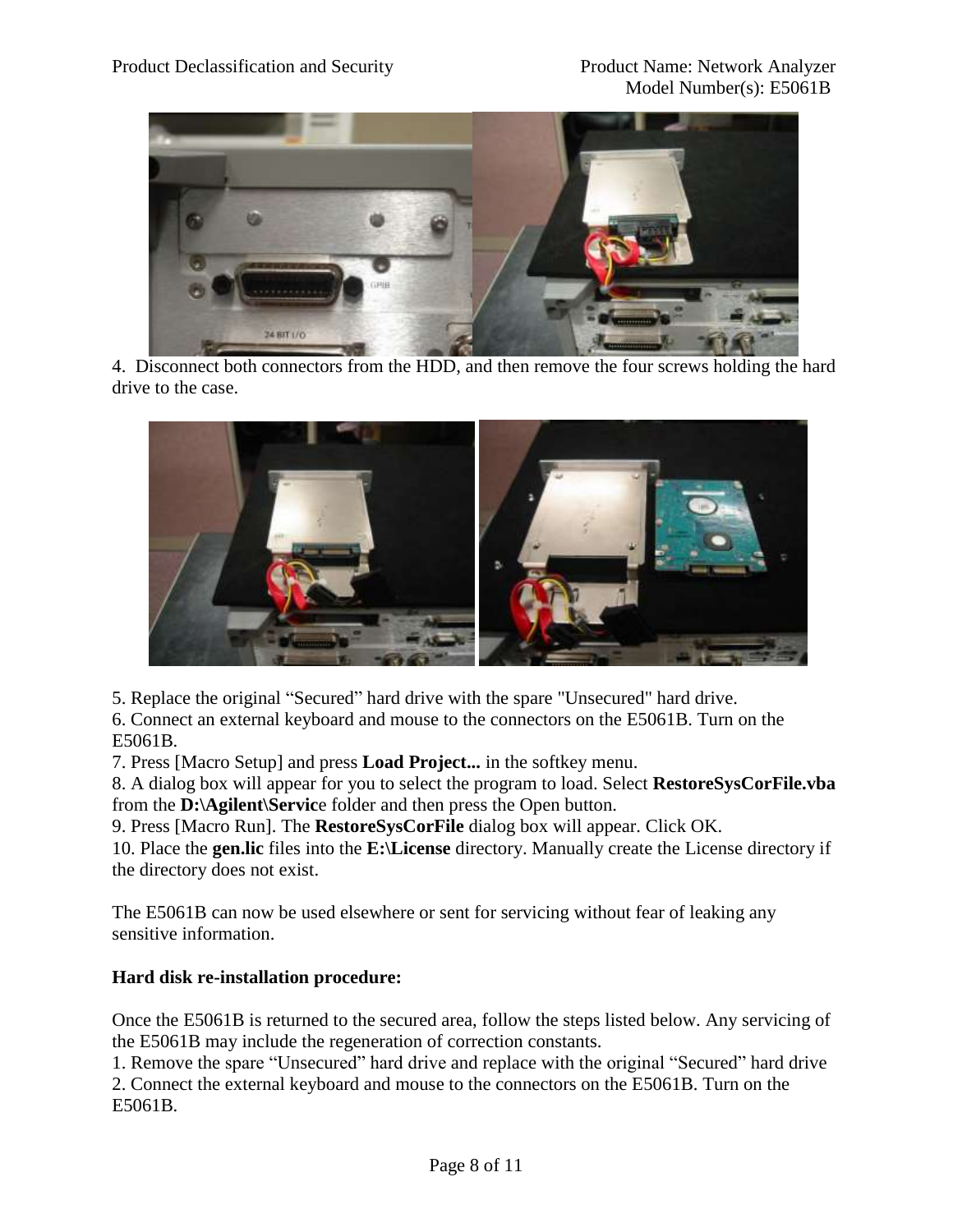3. Press [Macro Setup] and press **Load Project...** in the softkey menu.

4. A dialog box will appear for you to select the program to load. **Select RestoreSysCorFile.vba** from the **D:\Agilent\Service** folder and then press the Open button.

5. Press [Macro Run]. The RestoreSysCorFile dialog box will appear. Click OK.

6. Copy the **gen.lic** files from your USB memory into the **E:\License** directory. Manually create the License directory if the directory does not exist.

**Note:** If your secured hard disk does not contain the "RestoreSysCorFile.vba" program, copy the program from the unsecured hard disk.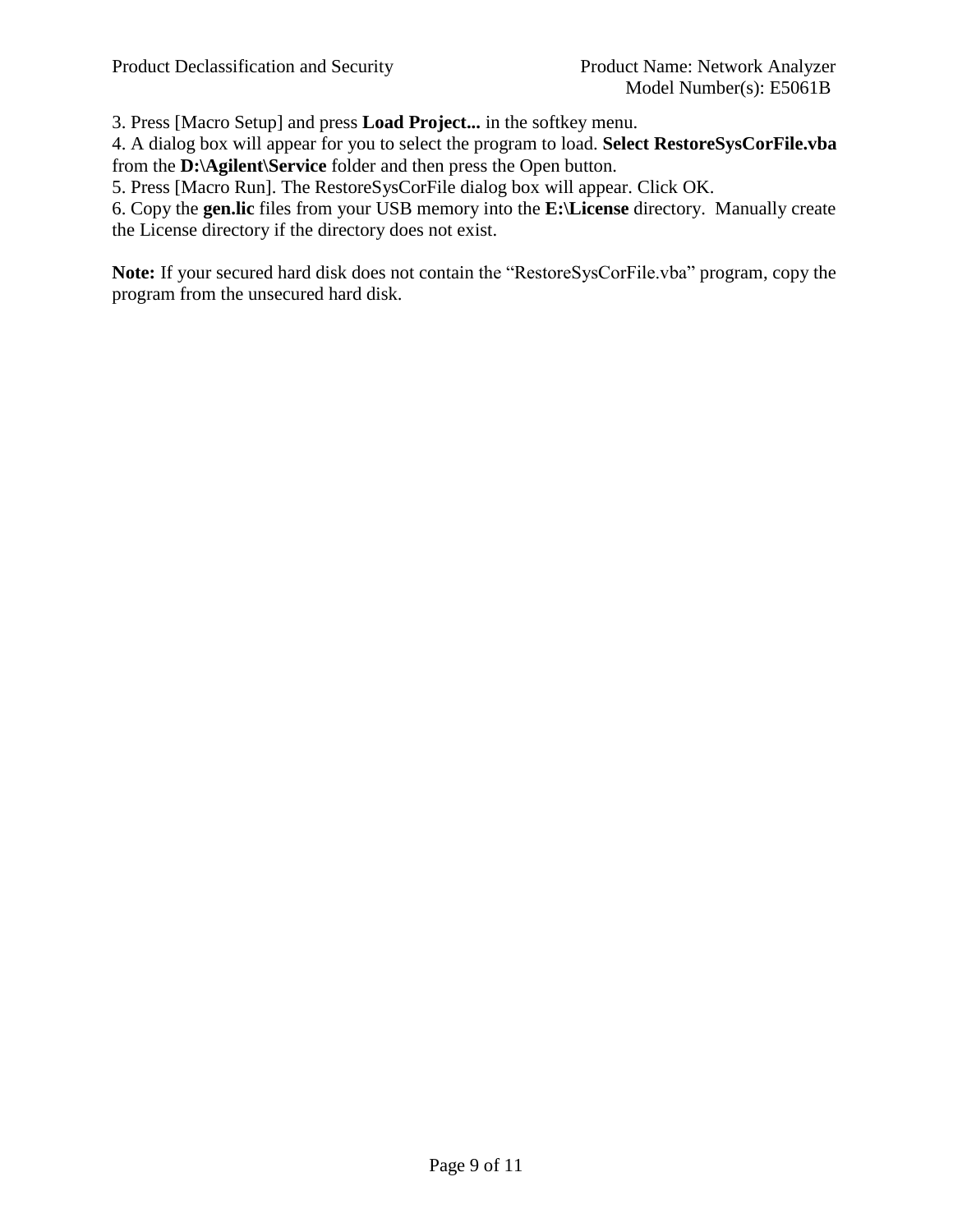### User and Remote Interface Security Measures

#### Screen and Annotation Blanking

The frequency-blanking feature is available. This function provides three security levels:

"OFF" during normal operation;

"Low" deletes frequency information from the display, but can be turned "OFF" by front panel operation; and

"High" deletes frequency information from the display, and cannot be turned "OFF" except rebooting. The operator can perform the following keystrokes to control this frequency-blanking feature, [System] > Service Menu > Security Level > None | Low | High,

or set the levels by the following SCPI command:

:SYSTem:SECurity:LEVel {NONE|LOW|HIGH}

Note:

Any SCPI/COM commands that read the frequency data are not influenced by this function. All commands can read frequency data regardless of the security level.

USB Mass Storage Device Security

Users can disable any USB-compatible external mass storage devices in order to ensure confidentiality. The following procedure shows how to disable a USB Mass Storage Device.

- 1. [Save/Recall] > Explorer….
- 2. Double-click "DisableUsbStorage.exe" from D"\Agilent\Service.
- 3. Click OK in the SUCCEEDED message window that appears. If any USB mass storage device is connected to the E4982A under this condition, the Hardware Wizard will start, but the USB mass storage device will not work.

The following procedure shows how to enable a USB Mass Storage Device.

- 1.  $[Save/Recall] > Explorer...$
- 2. Double-click "EnableUsbStorage.exe" from D"\Agilent\Service.
- 3. Click OK in the SUCCEEDED message window that appears.

Note: If you do not want any USB mass storage device to ever be enabled at any time, delete EnableUsbStorage.exe from the E4982A after DisableUsbStorage.exe has been completed. These two programs will not be recovered automatically by applying the firmware update or other such action. Before deleting any of these programs, you should make a backup copy to a recording medium such as a floppy disk and store it separately.

Note: If the program fails to run, it is possible that you have not logged in as a user in the Administrators Group. When you want to execute any of the above programs, make sure to log in as a user in the Administrators Group.

#### Remote Access Interfaces

The user is responsible for providing security for the I/O ports for remote access by controlling physical access to the I/O ports. The I/O ports must be controlled because they provide access to all user settings, user states and the display image.

The I/O ports include USB, GPIB and LAN.

The LAN port provides the following services, which can be selectively disabled:

a) http